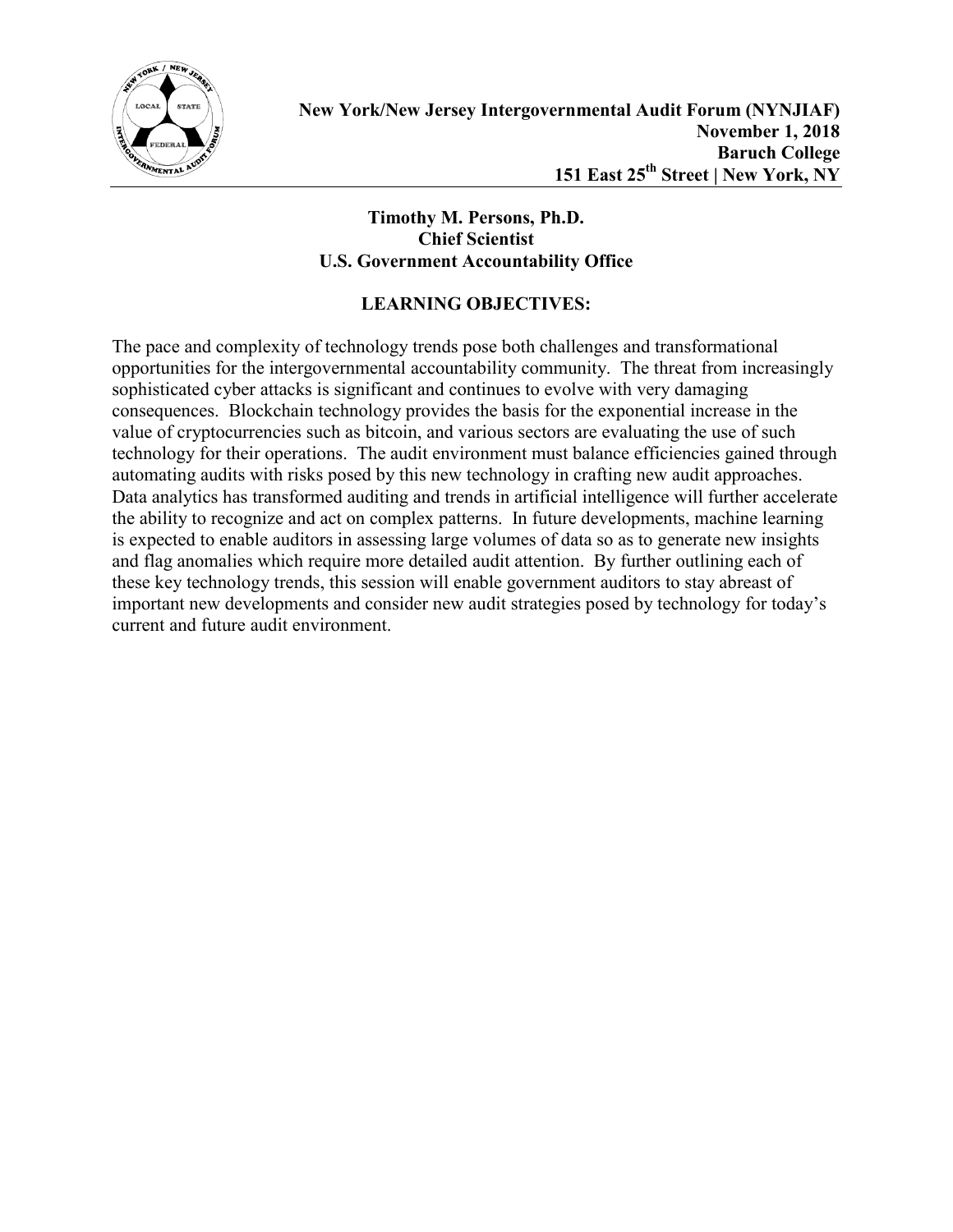

### **Drew Rosen Audit Senior Manager Audit Quality and Professional Practice Group KPMG LLP**

# **LEARNING OBJECTIVES:**

- Understand how the environment is changing and client's expectations with respect to these changes
- Understand current and future audit capabilities while leveraging data & technology
- Understand the benefits of these new technologies
- Understand what investments are needed to meet the challenge of innovation
- Understand what auditors should do today to prepare for these changes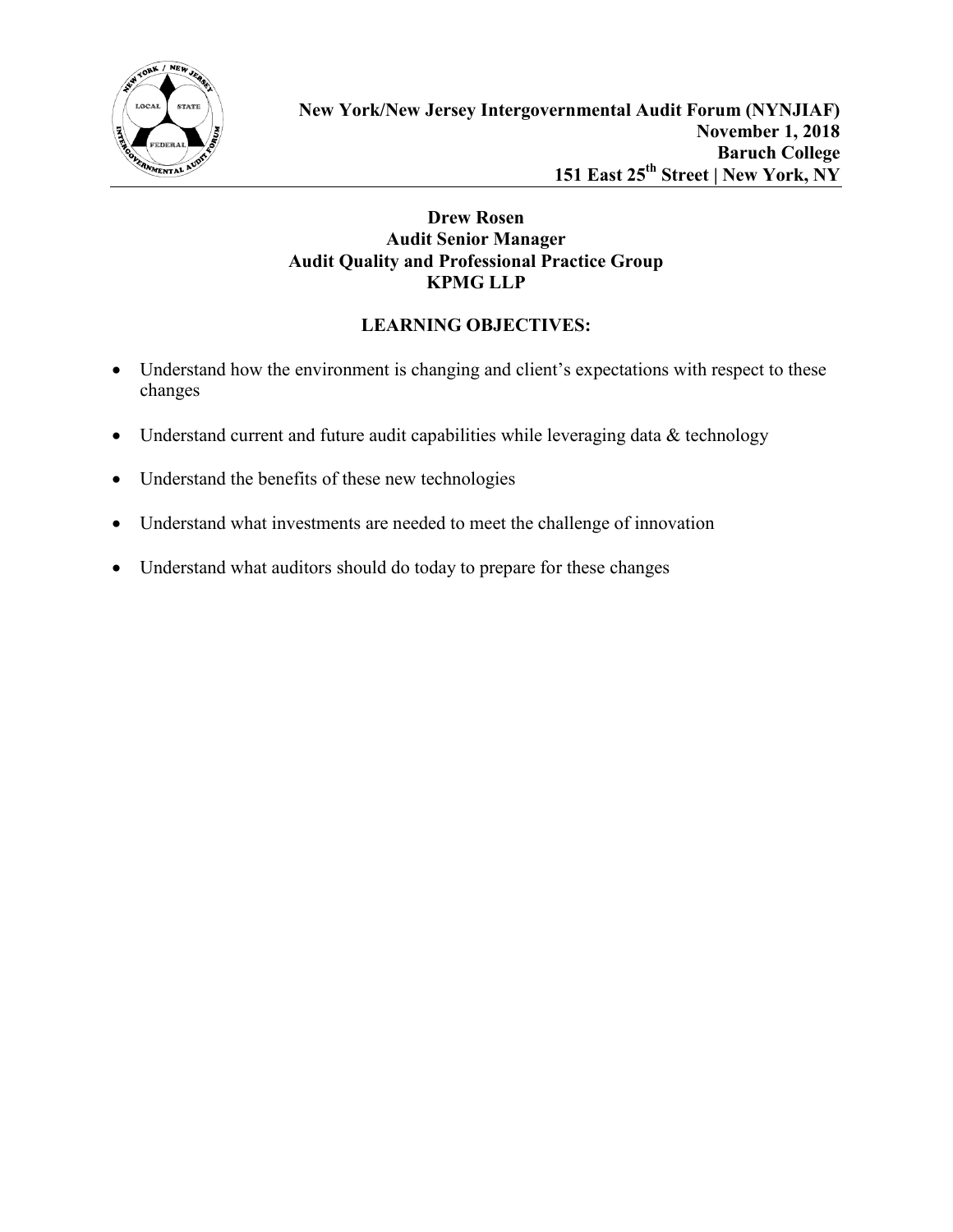

### **Andre DaSilva Information Systems & Security Audit Director Audit Bureau Office of New York City Comptroller Scott M. Stringer**

# **LEARNING OBJECTIVES:**

- About: Office of the Comptroller Scott M. Stringer
- Information Technology (IT) Top Concerns, Priorities & Risks
- City of New York Comptroller's Cybersecurity Initiative
- IT Audit Critical Challenges
- Human Capital Management
- Audit Report Implementation Strategy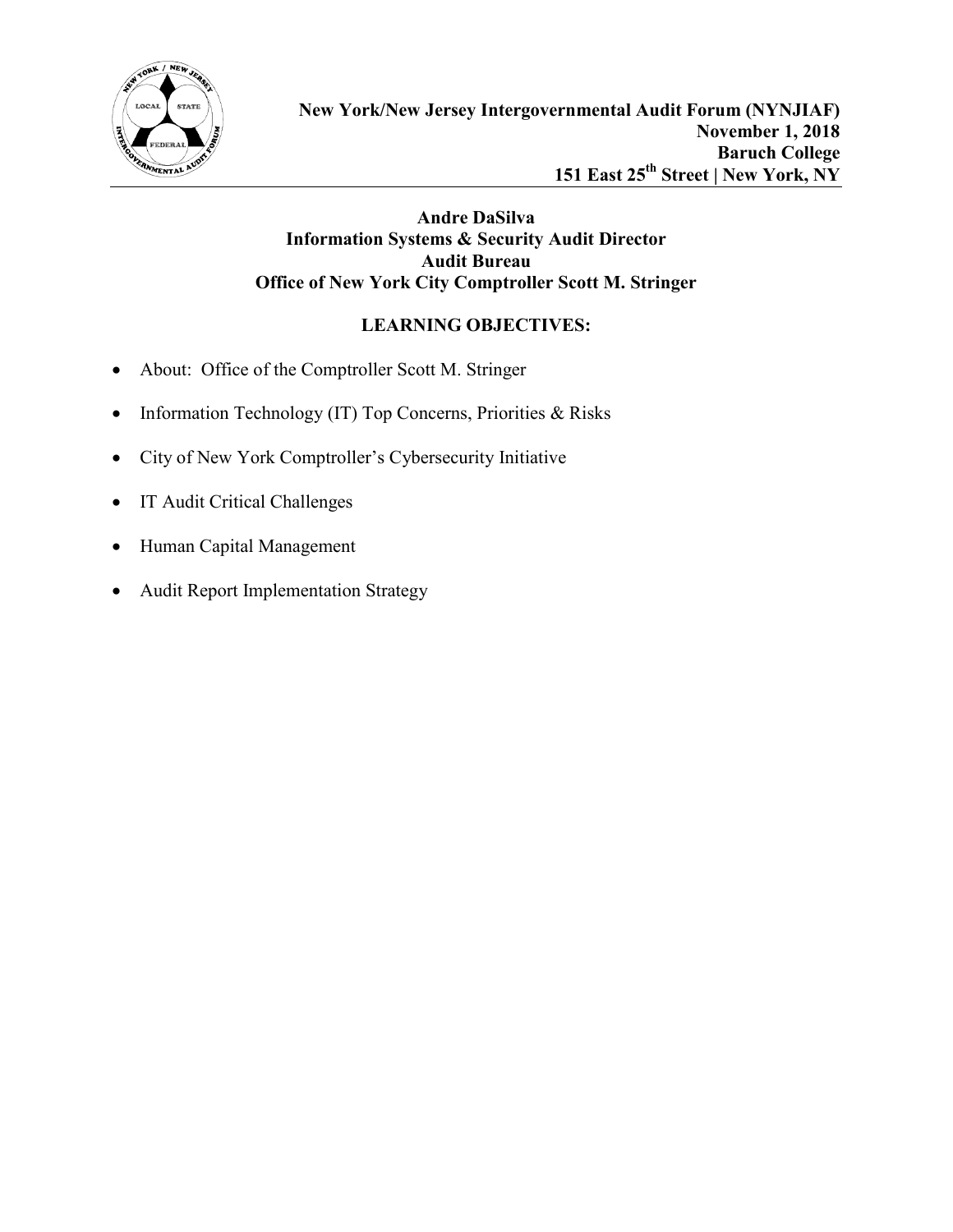

**Nick H. Marinos Director Cybersecurity & Data Protection Issues Information Technology U.S. Government Accountability Office**

# **LEARNING OBJECTIVES:**

*[To be determined.]*